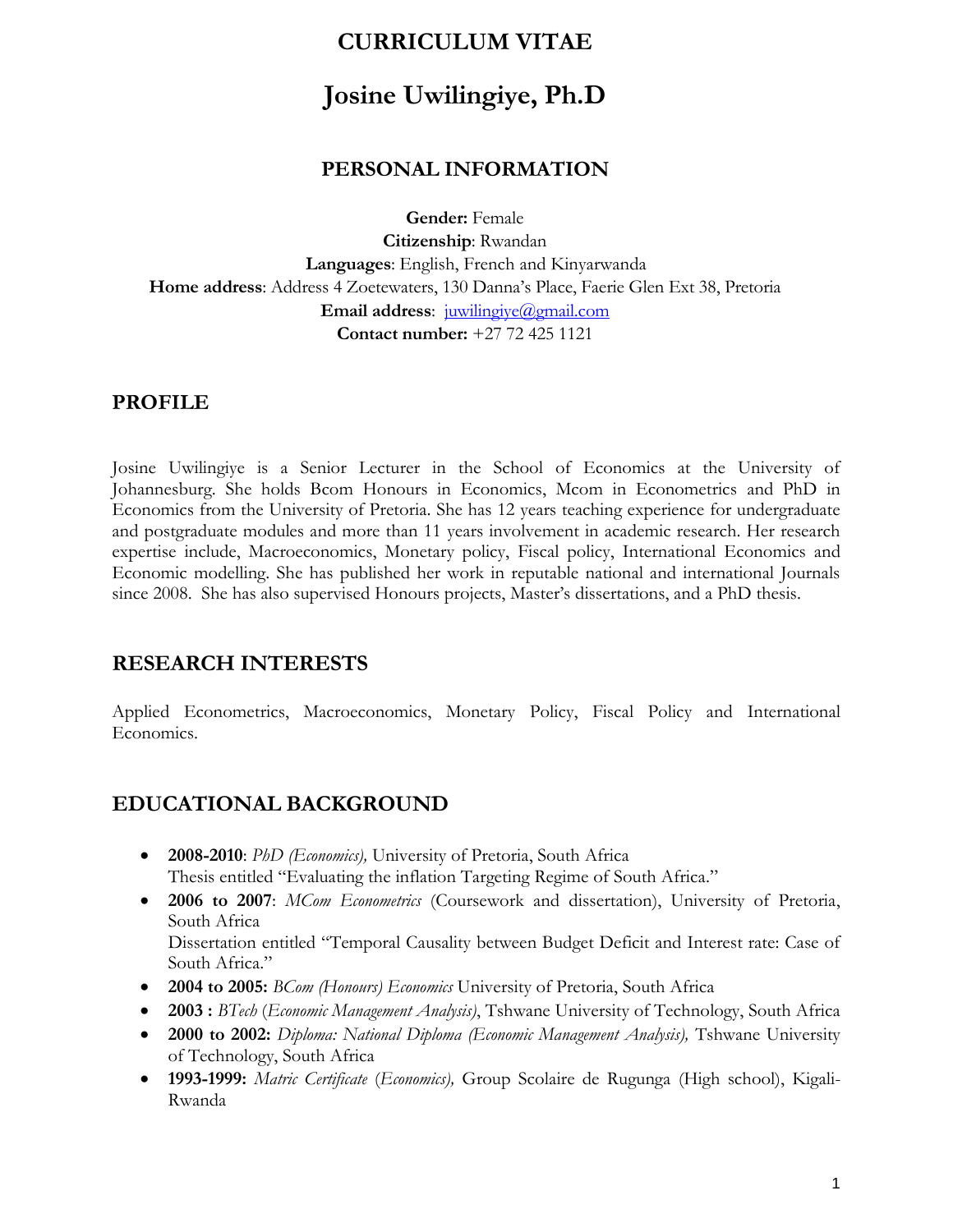### **COMPUTER SKILLS**

#### MS OFFICE, EVIEWS, STATA AND MATLAB

### **EMPLOYMENT HISTORY**

- **September 2016- to current**: Senior Lecturer, School of Economics, University of Johannesburg
- **July 2010 to August 2016**: Lecturer, Department of Economics, and Econometrics.
- **2010:** Assistant Lecturer, Department of Economics, University of Pretoria.
- **2008- 2009**: Research assistant, Department of Economics, University of Pretoria.

### **APPOINTMENTS**

- **14 April 2021 to current**: Member of Senate, University of Johannesburg
- **August 2012 to September 2017:** Honours Program Coordinator, School of Economics, University of Johannesburg
- **15-16 October 2020:** Committee Member for the Review of Applications Submitted in the THUTHUKA Research Programme Call. National Research Fondation(NRF), South Africa

# **TEACHING EXPERIENCE**

- Economics (First year) (University of Pretoria)
- Economic Indicators (Second year) (University of Johannesburg)
- Analysis of Economic Data (Second year) (University of Johannesburg)
- Econometrics (Undergraduate) (University of Johannesburg)
- Applied Econometrics (Honours) (University of Johannesburg)
- Time Series Econometrics (Honours) (University of Johannesburg)

### **EXTERNAL EXAMINER**

Macroeconomics (Honours)-North West University 8 Modules (Honours) -Wits University Quantitative Methods for Health Economics (Masters), University of Cape Town Fundamentals of Econometrics (Bcom Honours), University of Zululand

### **SUPERVISION**

#### **Doctorate**

• Leila Fourie, Ph.D. "The relationship between Sovereign Credit Ratings and Business Cycle: A Comparative Analysis of Sovereign Ratings in Selected Emerging Economies." (Cosupervising with Prof. Ilse Botha) **(Completed)**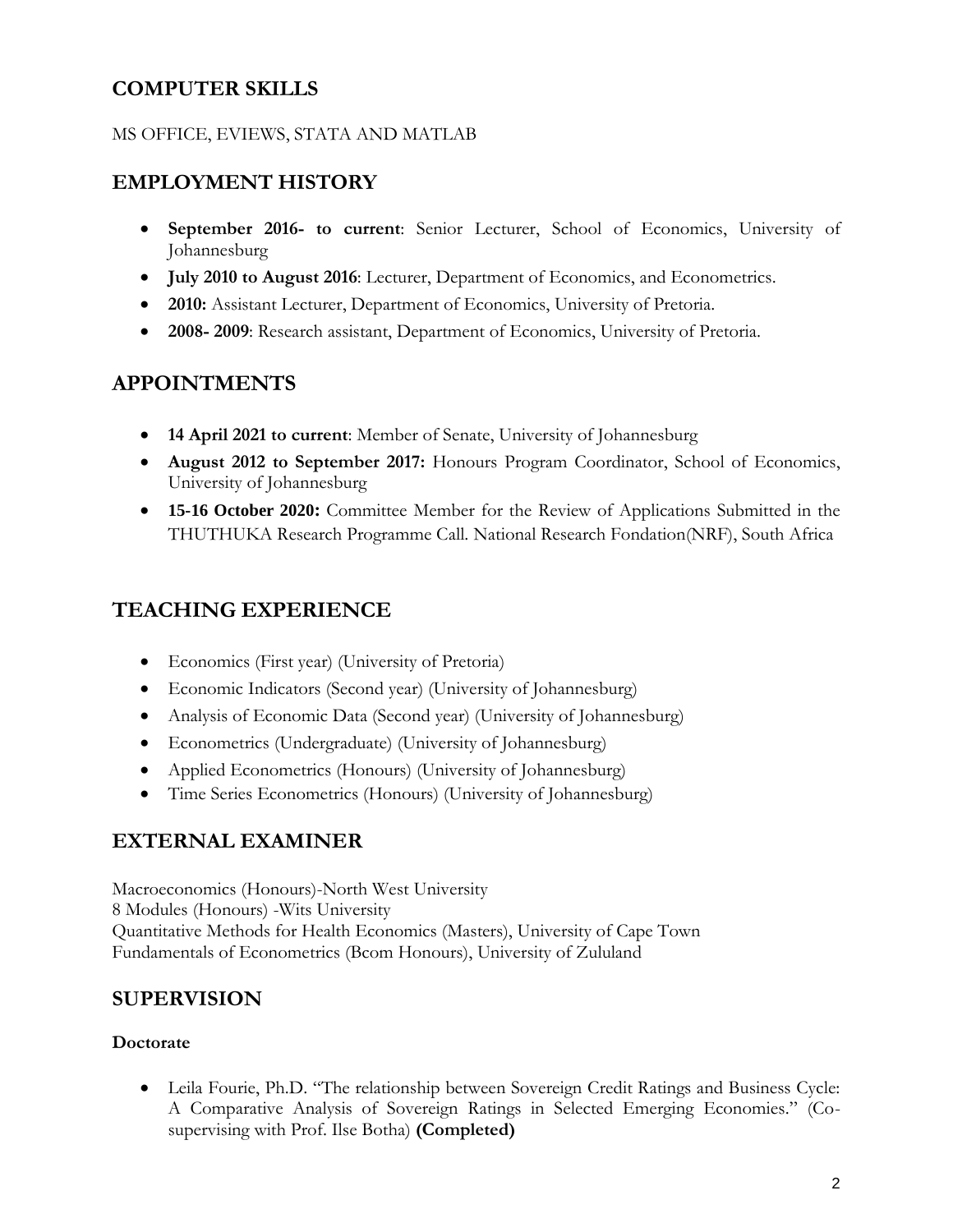- Kayode Emanuel Olaide, Ph.D. "Socioeconomic impacts of fiscal federalism: A crosscountry analysis". (Co-supervising with Prof. Beatrice Desiree Simo Kengne)(In progress)
- John Dhokotera, Ph.D. "Impact of Sovereign Credit Rating on Investment in Africa". (Cosupervising with Dr Moutanabbir Khouzeima)(In progress)
- Shakirudeen Babatunde Taiwo, Ph.D. "The role of External Shocks on Macroeconomic Fluctuations in Sub-Saharan Africa."(In progress)

#### **Masters**

*Mcom Development Economics* 

• Masini Guylain Kifa, Minor Dissertation. "Economic Growth and Unemployment under Alternative Monetary Policy Regimes: Evidence form South Africa." (Supervisor) **(Completed)**

#### *Mcom Financial Economics*

- Lethabo Thaba, Minor Dissertation "Modelling the short-term interest rate with stochastic differential equation in continuous time: linear versus non-linear model." (Supervisor) **(Completed)**
- Batondo Musumba, Minor Dissertation "Co-movement of BRICS stock markets: A Continuous Wavelet Transform Analysis. (Supervisor) **(Completed)**

*Mcom Economics*

• Keorapetse Leballo, Full Dissertation "Policy uncertainty, credit risk and unemployment in South Africa". (Supervisor)(**Completed**)

#### **Bcom Honours in Economics**

25 Bcom (honours) students have completed their research projects under my supervision since 2013.

# **PUBLICATIONS**

#### **Publication in Accredited Journals**

- *1)* "Sustainable Development-Fiscal Federalism Nexus: A beyond GDP Approach" (Coauthored with Olaide, K and Simo-Kengne, B.D), *Forthcoming in Sustainability.*
- 2) "Comovement across BRICS and the US Stock Markets: A Multitime Scale Wavelet Analysis (Co-authored with Batondo, M.), *International Journal of Financial Studies, Vol.10(2):27,* **2022**
- 3) "A note on the Technology Herd: Evidence from Large Institutional Investors" (Coauthored with Cakan, E., Demirer, R and Gupta, R.), *Review of Behaviour Finance, Vol.11 (3):294-308*, **2019**
- 4) "Economic Policy Uncertainty and Herding Behaviour: Evidence from the South African Housing Market" (Co-authored with Cakan, E., Demirer, R. and Gupta, R.), *Advances in Decision Sciences*, Vol 23(1):1-25, **2019**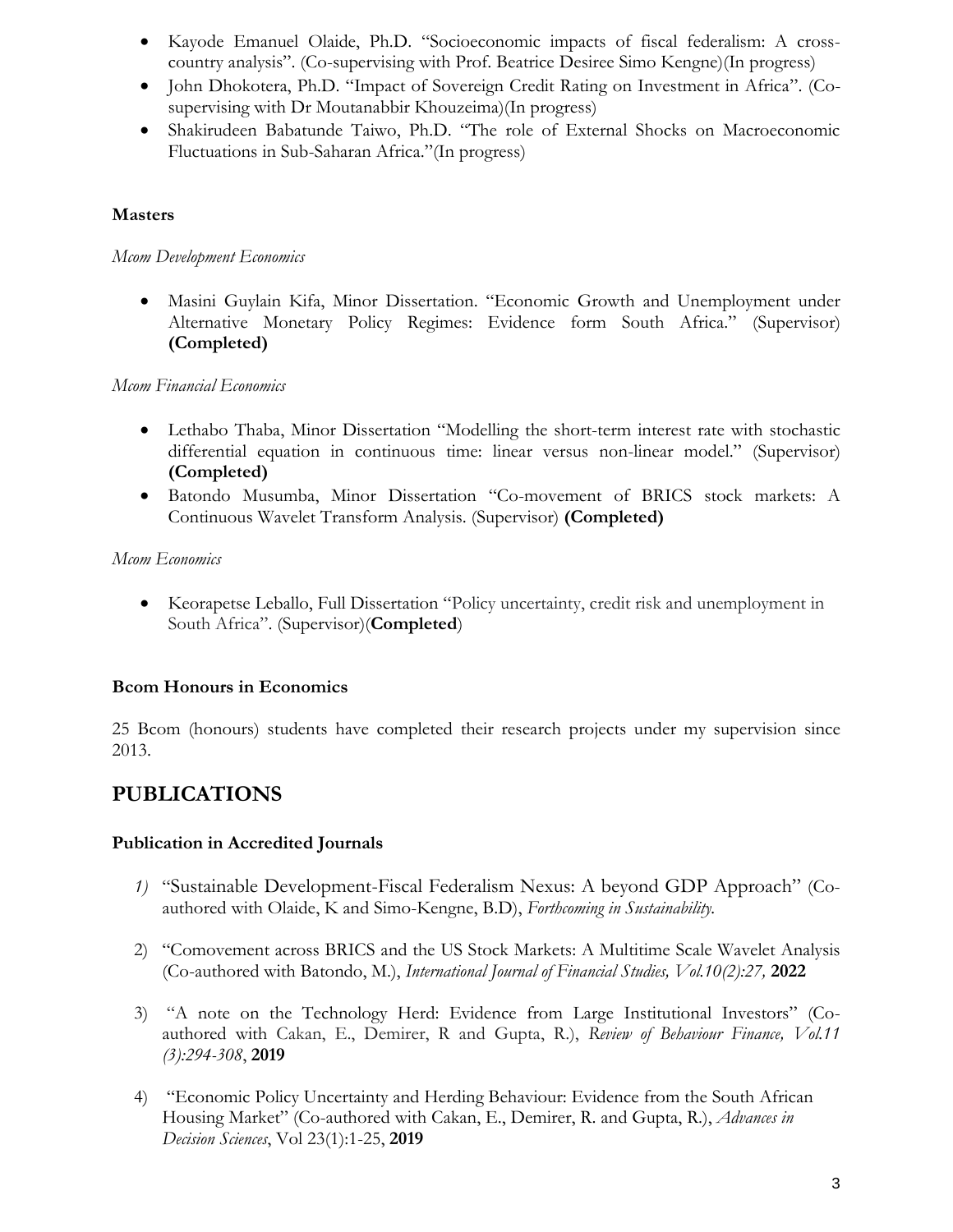- 5) Balcilar, M., Uwilingiye, J and Gupta, R. (2018) "Dynamic Relationship between Oil Price and Inflation in South Africa" (Co-authored with Balcilar, M. and Gupta, R.), *The Journal of Developing Areas*, Vol 52(2):73-93, **2018**
- 6) "The impact of oil price on South African GDP growth: A Bayesian Markov Switching-VAR analysis" (Co-authored with Balcilar, M., Van Eyden, R. and Gupta, R.), *African Development Review,* Vol 29(2): 107-366, **2017**
- 7) "Out-of-Sample Equity Premium Predictability in South Africa: Evidence from a Large Number of Predictors" (Co-authored with Gupta, R. and Mampho, P.M.), *Emerging Markets Finance and Trade*, Vol 51:1-21, **2015**
- 8) "Using Large Data Sets to Forecast Sectoral Employment" (Co-authored with Gupta, R., Kabundi, A. and Miller, S.M.), *Statistical Methods and Applications*, Vol 23(2):229-264, **2014**
- 9) "Comparing South African Inflation Volatility across Monetary Policy Regimes: An Application of Saphe Cracking" (Co-authored with Gupta, R.), *The Journal of Developing Areas*, Vol 46(1):45-54, **2012**
- 10) "Evaluating the Welfare Cost of Inflation in a Monetary Endogenous Growth General Equilibrium Model: The Case of South Africa" (Co-authored with Gupta, R.), *International Business and Economics Research Journal*, Vol. 9(8): 101-111, **2010**
- 11) "Some Benefits of Reducing Inflation in South Africa" (Co-authored with Gupta, R.), *International Business and Economics Research Journal*, Vol.9 (9): 109-122, **2010**
- 12) "Dynamic Time Inconsistency and the SARB" (Co-authored with Gupta, R.), *South African Journal of Economics*, Vol.78 (1):76-88, **2010**
- 13) "Time Aggregation, Long-Run Money Demand and the Welfare Cost of Inflation" (Coauthored with Gupta, R.), *Studies in Economics and Econometrics*, Vol. 33(3): 95-109, **2009**
- 14) "Measuring the Welfare Cost of Inflation in South Africa: A Reconsideration"(Co-authored with Gupta, R.), *South African Journal of Economic and Management Sciences*, Vol. 12(2): 137-146, **2009**
- 15) "Temporal Causality between Budget Deficit and Interest Rate: The Case of South Africa" (Co-authored with Gupta, R.), *Indian Economic Journal*, Vol. 57(2):79-96, **2009**
- 16) "Measuring the Welfare Cost of Inflation in South Africa" (Co-authored with Gupta, R.) *South African Journal of Economics*, Vol. 76(1): 16-25. *ERSA Working Paper Series*, Working Paper 68, **2008**

#### **Other publications:**

1) Measuring the Welfare cost of Inflation in Rwanda" co-authored with (Dr Patrick Hitayezu and Faustin Maniraguha). *Economic Review*, vol 17, pp 57-84, February 2021.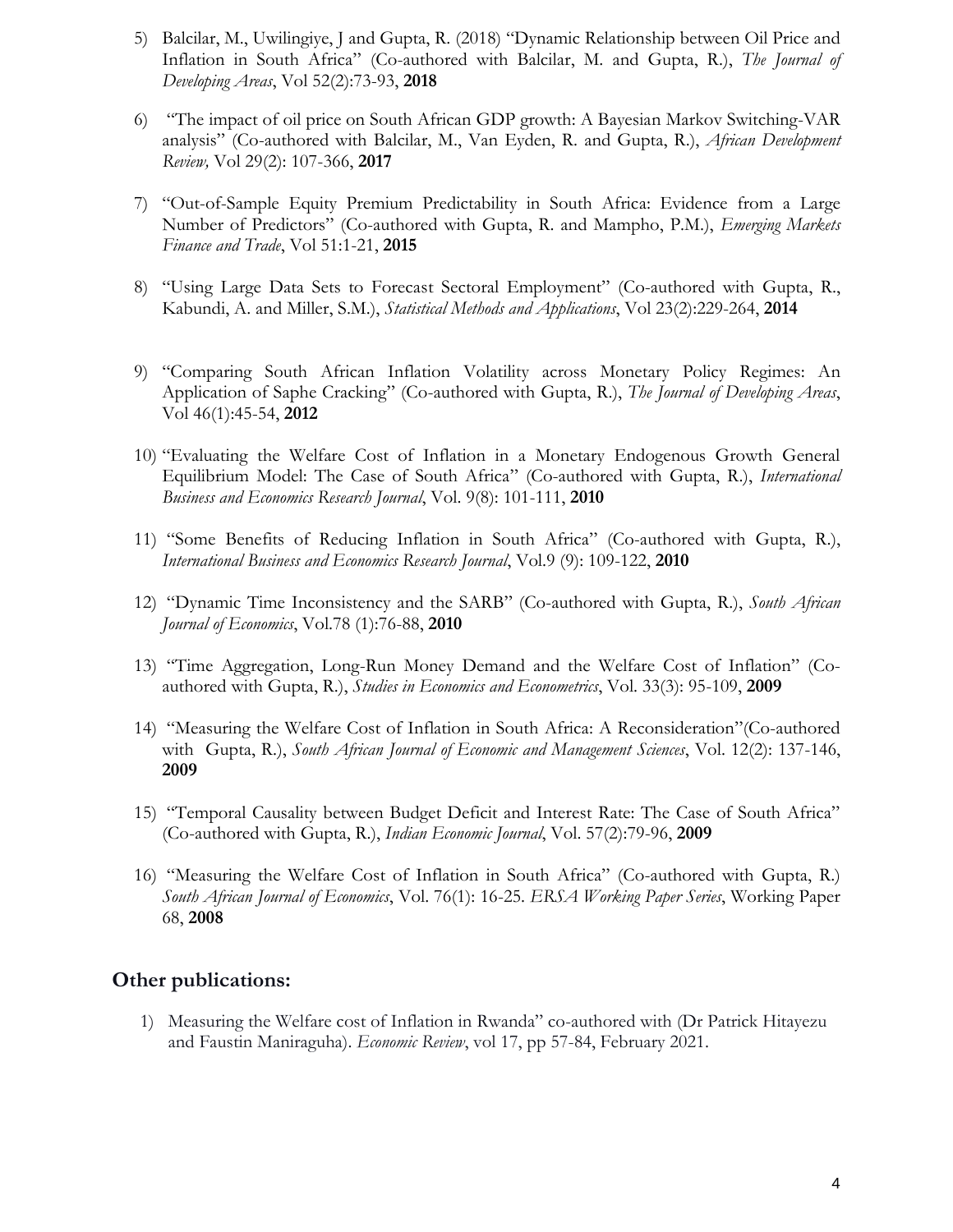### **Submitted papers:**

- 1) "Fuel for regional income inequality in South Africa: Redistribution effect of taxes" submitted to South African Geographical Journal. (Co-authored Simo-Kengne, B. D. and K.A. Sanusi)
- 2) "Relationship between fiscal federalism and income inequality in selected federations" submitted to Public Administration and Development. (Co-authored Kayode, O and Simo-Kengne, B. D)
- 3) "New Evidence on Sources of Macroeconomic Fluctuations in Sub-Saharan African Countries: A GVAR Analysis of Shocks from Key Trading Partners". Submitted to African Development Review. (Co-authored Taiwo, S.)

# **PROJECTS AND RESEARCH FUNDS**

**Department of Public Enterprises Project (2017),** Senior Researcher**:** Development of Macroeconomic Model. **(6 months project)** 

**Department of Higher Education research funds (2016).** 

### **CONFERENCES AND SEMINARS**

- 3-5 September 2019. ESSA (Economic society of South Africa) Biennial conference, Birchwood Hotel, Johannesburg, South Africa, co-authored presented paper "Impact of Meat Consumption on Green House Gas Emissions in South Africa." (Attended).
- 10 May 2019. Teaching and Learning Symposium organized by Division for Academic Planning, Quality Promotion and Academic Staff Development at University of Johannesburg. Johannesburg Country Club, Auckland Park. (Attended).
- 03 November 2017. Honours research project poster competition organized by College of Business and Economics, University of Johannesburg. (Judge)
- 10-11 March 2016. Studies in Nonlinear Dynamics and Econometrics (SNDE) conference 2016, University of Alabama in Tuscaloosa, Alabama, United States of America, presented a paper "Modelling the short-term interest rate with stochastic differential equation in continuous time: linear and nonlinear models"
- 7-8 April 2016. The first South African Economic Curriculum Lekgota, Theme "Benchmarking Economics Teaching", organised by The University of South Africa and the University of Witwatersrand at Manhattan Hotel, Pretoria, presented UJ Honours Economics Curriculum.
- 19-20 June 2014. Expert Review Workshop on Economic Growth and Inequality in Southern Africa: Issues and Policy Options, Livingstone, Zambia. (Discussant)
- 25-27 September 2013. ESSA (Economic society of South Africa) Biennial conference, University of Free State, Bloemfontein, South Africa, presented a paper "Current account and Exchange rate dynamics: An empirical Investigation"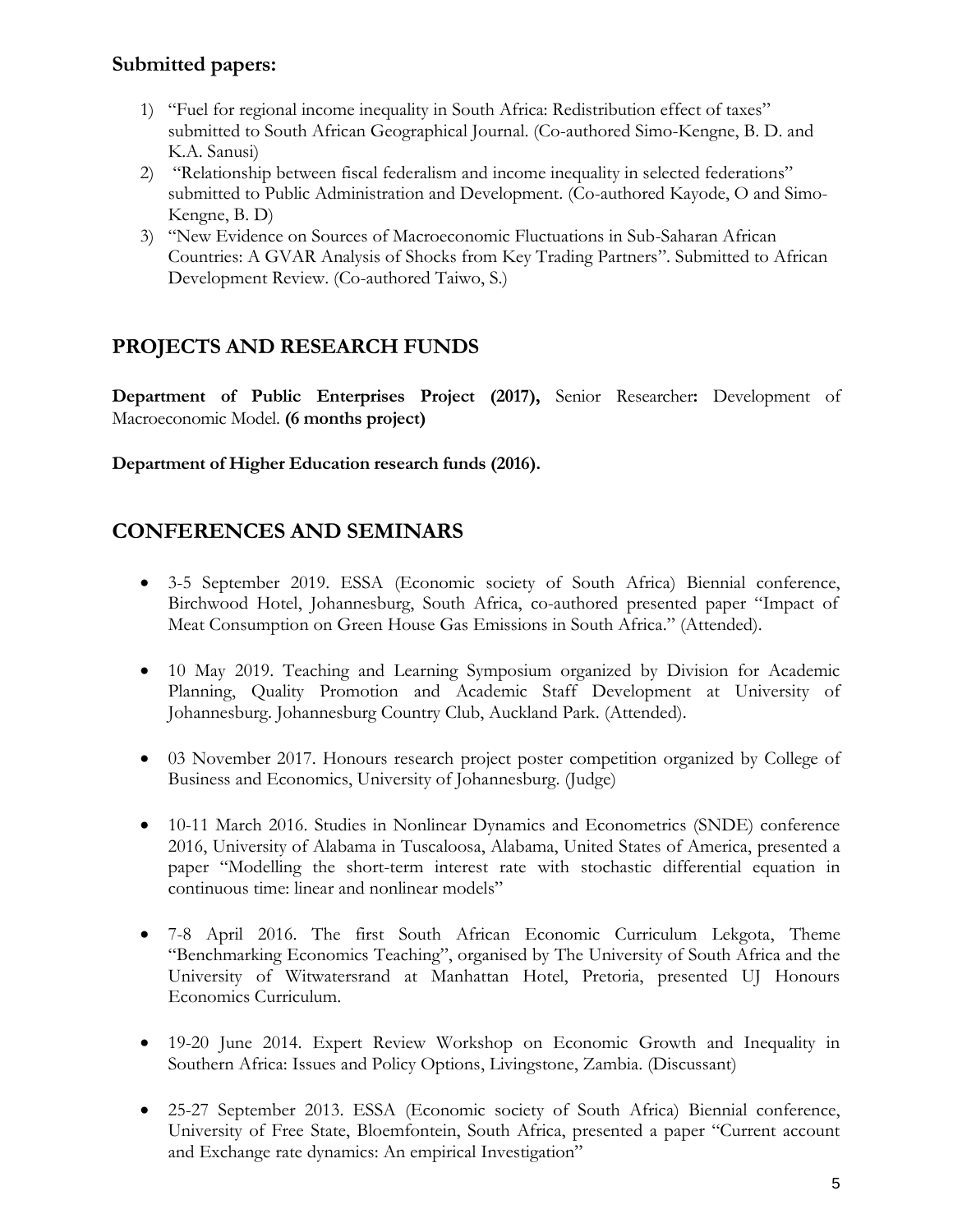- 29-31 May 2013. Financial Globalisation and Sustainable Finance: Implications for Policy and Practice, Cape Town, South Africa, presented a paper "Stock market linkage and Financial crisis Contagion: A Time-varying VAR Approach with Stochastic Volatility"
- 5-7 September 2011. ESSA (Economic Society of South Africa) Biennial Conference, University of Stellenbosch, South Africa, presented a paper "Tax Evasion, Financial Development and Inflation: Theory and Evidence."
- 7-9 September 2009. ESSA (Economic Society of South Africa) Biennial Conference, Feather Market Centre Port Elizabeth, South Africa, presented a paper "Some Benefits of Reducing Inflation in South Africa."
- 7-9 July 2008. AES (African Econometric Society) Conference, University of Pretoria, South Africa, presented a paper "Welfare Cost of Inflation: A reconsideration."

# **TRAININGS AND WORKSHOPS**

- 11 Jan to 30 April 2022. PEP online Training Program: Applied Development Economics, Course: Measuring and Alleviating Poverty and Inequality, offered by University of Laval, Canada (Completed).
- 11 Jan to 30 April 2022. PEP online Training Program: Applied Development Economics, Course: Computable General Equilibrium, offered by University of Laval, Canada (Completed).
- 11 Jan to 30 April 2021. PEP online Training Program: Applied Development Economics, Course: Impact Evaluation Analysis, offered by University of Laval, Canada (Completed).
- 2 to 6 March 2020. Solving and Estimating Macroeconomics Models with Regime Switches, University of Pretoria, South Africa.
- 29 to 31 October 2019. Impact Evaluation Workshop. School of Economics. University of Pretoria, South Africa.
- 24 June to 01 July 2017: Empirical Banking, Barcelona Graduate School of Economics Summer School, Spain.
- 4 to 8 July 2016: Bayesian Time Series Methods: Advanced, Barcelona Graduate School of Economics Summer School, Spain.
- 27 June to 1 July 2016: Bayesian Time Series Methods: Introductory, Barcelona Graduate School of Economics Summer School, Spain
- 5 to 9 December 2011: Advanced Bayesian Econometrics Workshop, University of Pretoria, South Africa.
- 2 to 4 October 2011: Bayesian Econometrics Workshop, University of Pretoria, South Africa.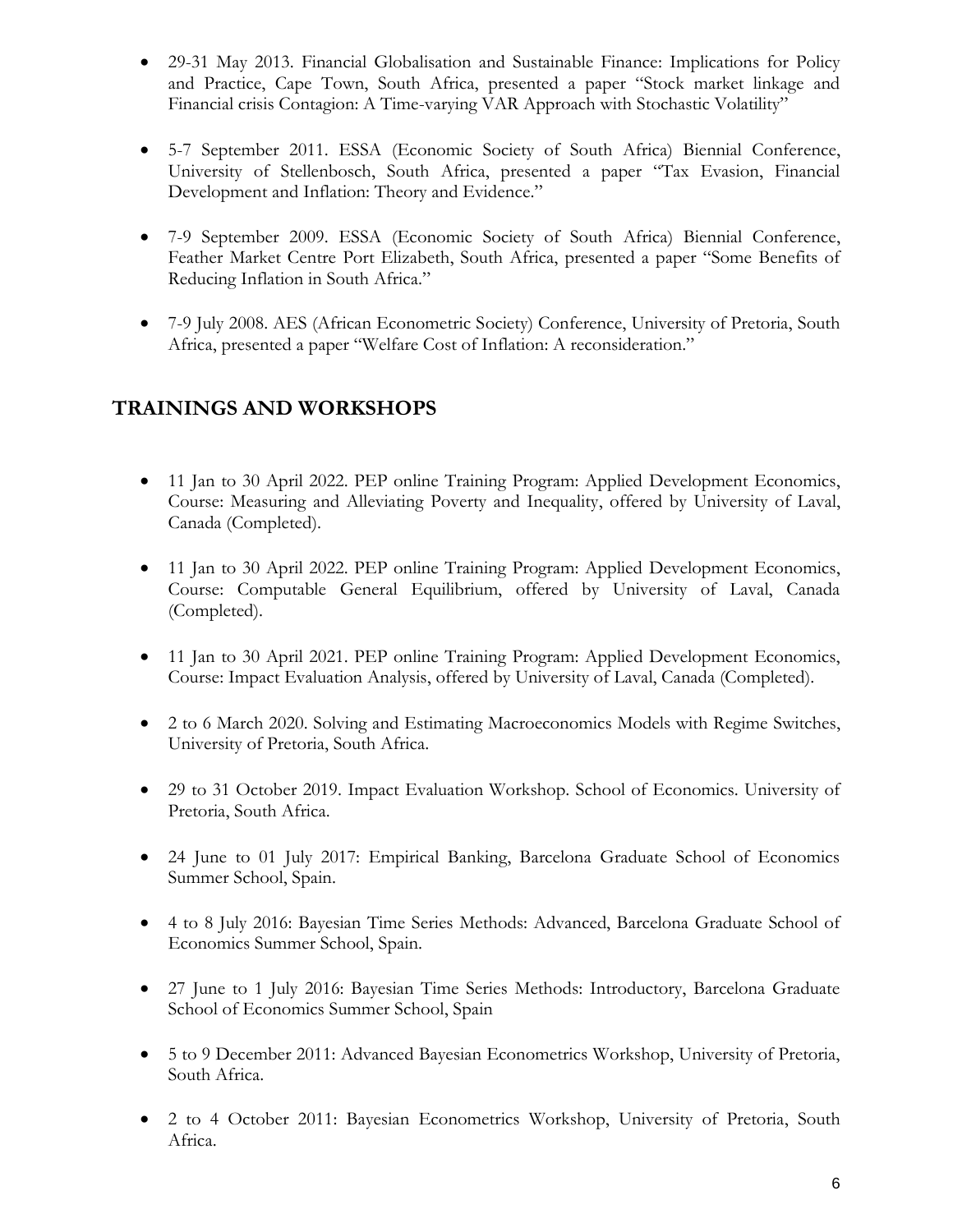- 27 to 29 September 2011: Monetary Economics Seminar, South African Reserve Bank, South Africa.
- 3 to 7 November 2009: A Training Workshop on Nonparametric Methods, University of Pretoria, South Africa. Organised by ERSA (Economic Research of Southern Africa)
- 26-27 March 2009: ERSA/WBS Workshop Financial Markets and Emerging Countries, at Spier conference Centre Stellenbosch, South Africa.
- 7-9 April 2009: ERSA Training Workshop on Financial Econometrics II, University of Stellenbosch, Cape Town, South Africa.
- 22-22 January 2009: ERSA Training Workshop on Financial Econometrics I, University of Stellenbosch, Cape Town, South Africa.
- 3-7 October 2005: 2nd Annual African Trade Moot (WTO training course on Dispute Settlement), Sheraton Hotel, Pretoria, South Africa

# **AWARDS**

- BEPA and South African Reserve Bank Research Prize for achievement in Economic Research at Doctoral level, University of Pretoria, 31st of May 2011.
- Meritorious Performance in Economics 1st Placed in the PhD year of study for 2010, 31st May 2011.

### **MEMBERSHIPS**

• ESSA (Economic Society of Southern Africa)

### **REFERENCES**

1. Prof. Kasai Ndahiriwe

**Director** Monetary Policy and Research National Bank of Rwanda Rwanda Tel: (+250) 788199024 Email: [kndahiriwe@bnr.rw](mailto:kndahiriwe@bnr.rw)